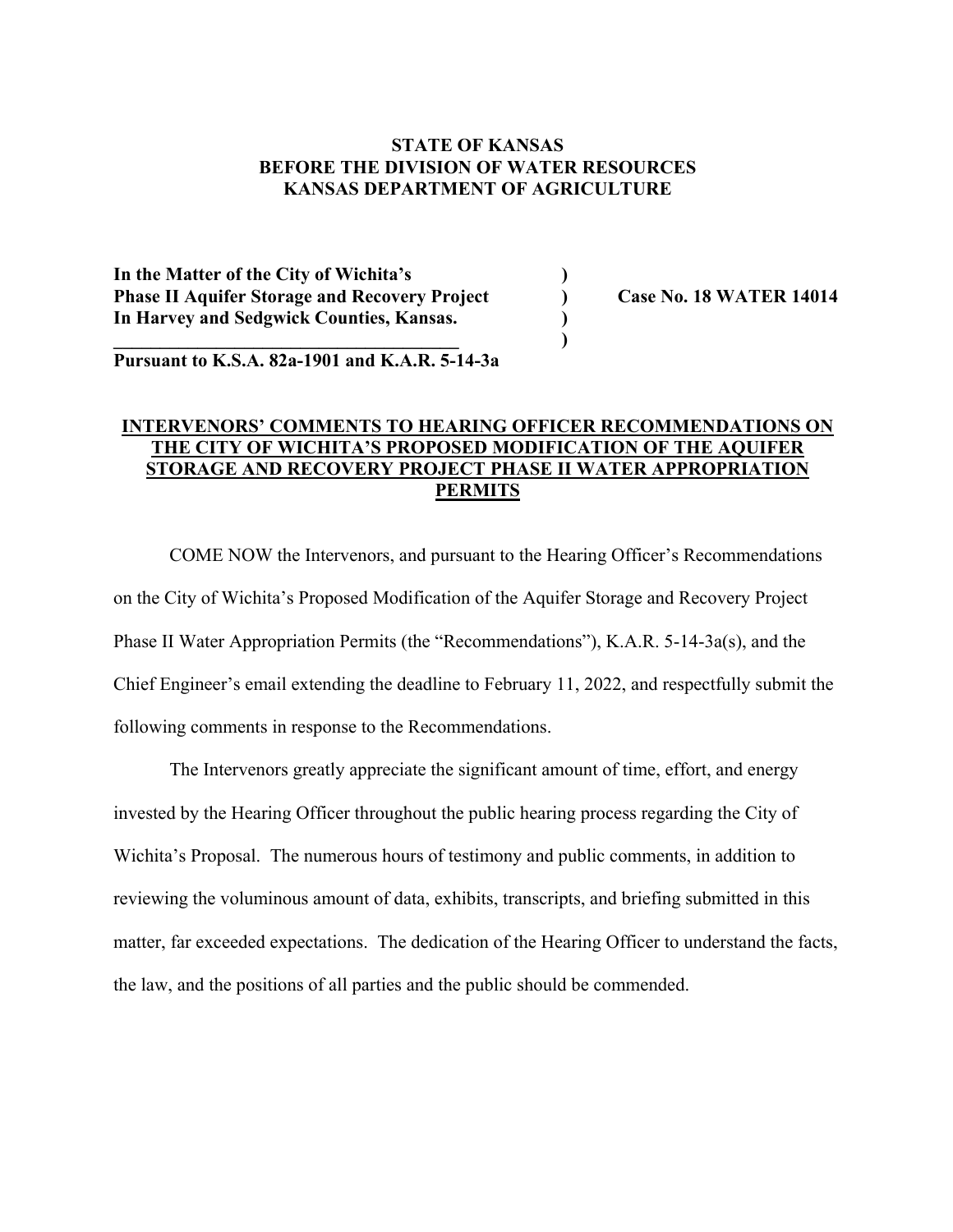#### *Intervenors support the Recommendations*

The Intervenors support the Hearing Officer's recommended order and many of the conclusions of law laid out effectively in the Recommendations and ask the Chief Engineer to adopt the Recommended Order denying the City's Proposal. The Recommendations accurately conclude:

- 1. Consumptive use relates to the authorized annual quantity established in a permit and it would be a violation of the prior appropriation doctrine to increase that amount. A new application is required pursuant to K.S.A. 82a-711. (Recommendations, p. 125- 126, 130.)
- 2. The Proposal involves three sources of water: Little Arkansas surface water, Equus Beds groundwater and groundwater recharge credits. Expanding the Basin Storage Area changes the source of supply for the City's existing permits and cannot be changed without a new application. (Recommendations, p. 131.)
- 3. The Proposal would allow the City to pump more Equus Beds groundwater than it is allowed under existing permits. Due to the over-appropriated status this would violate the prior appropriation doctrine. (Recommendations, p. 135.)
- 4. The Proposal should be dismissed. (Recommendations, p. 139.)
- 5. New consent agreements and spacing waivers should be obtained prior to lowering the minimum index levels. (Recommendations, p. 142.)
- 6. The Hearing Officer's conclusion that in an ASR project, aquifer recharge does not occur without both physical injection and storage of water. Aquifer Maintenance Credits only offer "theoretical" recharge and therefore would be passive recharge credits which are expressly prohibited. (Recommendations, p. 148.)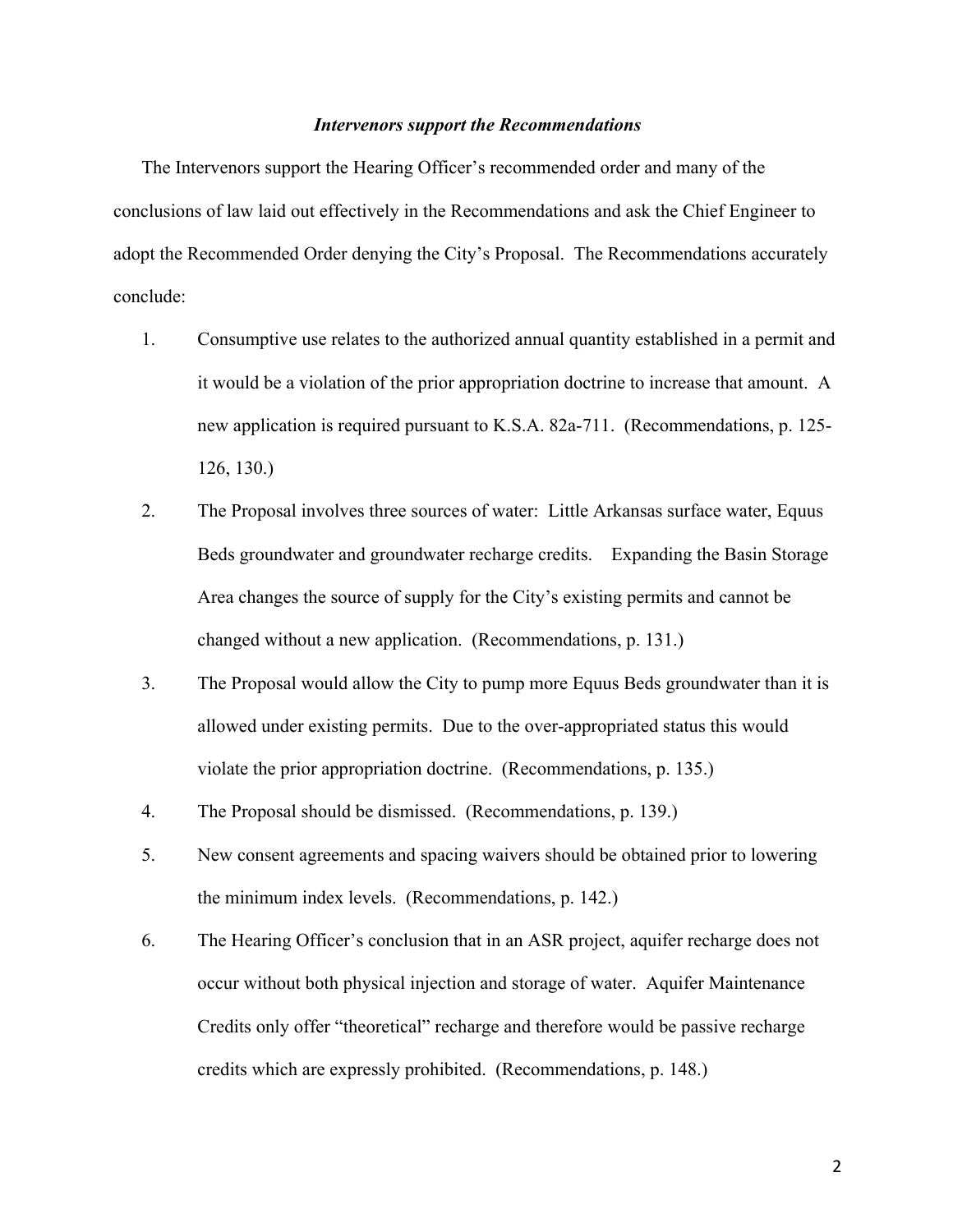7. The City failed to satisfy its burden to demonstrate the proposed modifications are reasonable, will not cause impairment and related to the same local source of supply. The City failed to contemplate the eventual recovery or withdrawal of recharge credits from the aquifer, precluding the City from demonstrating the proposed modifications are reasonable. The City failed to satisfy its burden by neglecting to consider the impacts to Minimum Desirable Streamflow, safe yield, senior or domestic water rights or the public interest. Focusing only on the accumulation of credits while ignoring the eventual withdrawal of such credits, (potentially to a lowered minimum index level) is inconsistent with Kansas water statutes which require the Chief Engineer to conserve and regulate the distribution of water resources in accordance with the rights of prior appropriation. K.S.A. 82a-706.

#### *Hearing Officer's Further Discussion and Conclusions*

The Intervenors appreciate the additional effort by the Hearing Officer to continue the analysis beyond the Motion to Dismiss. Having heard all of the evidence, testimony and public comment the Hearing Officer is well positioned to also make a recommendation regarding the Proposal.

The Recommendations reflects a solid understanding and appreciation of the difference between the singular, carefully selected, remote, extreme drought scenario reflected in the Proposal and the entirety of what the City was seeking permission to do. The Hearing Officer demonstrated the ability to see past the illusion of withdrawing groundwater from the aquifer in the form of AMCs or lowering the aquifer below existing minimum index levels only during times of extreme drought in the limited quantities presented and saw the full potential of groundwater that could be withdrawn if the Proposal is approved. The Recommendations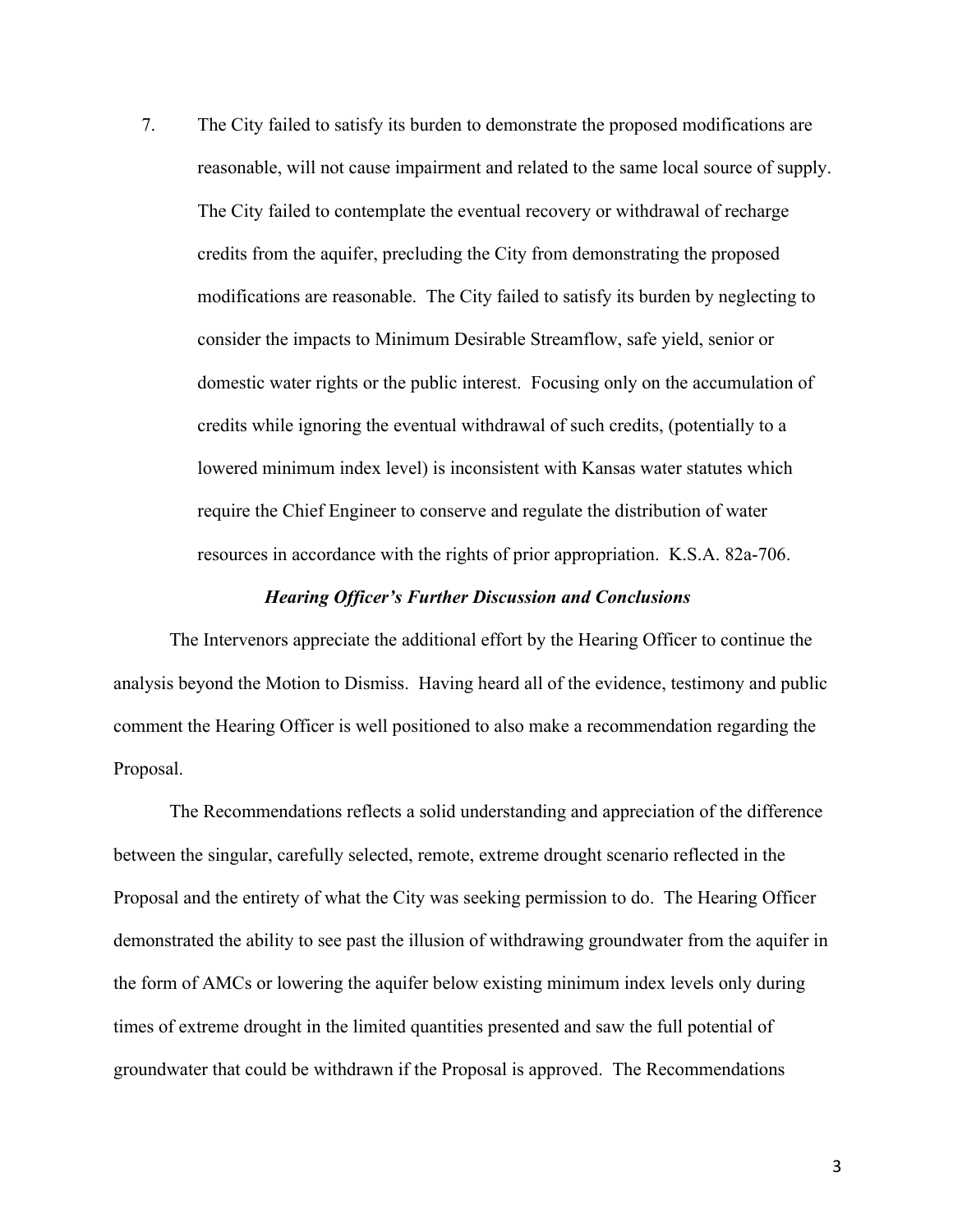accurately reflect an understanding of the Proposal and its alleged benefits only being achieved should the City elect to engage in the specific behavior of leaving water, both groundwater and recharge credits, in the aquifer until times of extreme drought. The City and Division relied heavily on a representation that 99% of the time the City would not be using the credits; focusing solely on the accumulation of credits without adequate regard for the eventual withdrawal of the credits.

The Hearing Officer, in her analysis and ultimate Recommendation, understood the failure to contemplate the eventual withdrawal of credits as an absolute obstacle to meeting the burden of proof required. The Proposal's alleged benefits are not ensured in any way by approving the proposed modifications. The proposed modifications would permit the City to appropriate groundwater far in excess of what is presented in the Proposal without any protections for the aquifer such as prioritizing surface water usage from Cheney or the City's other water resources, maintaining and enacting a Drought Response Plan in a manner no less conservative than presented, only using proposed AMCs during times of extreme drought, etc. The Hearing Officer accurately understood the narrowly tailored, and potentially misleading nature of the specific scenario the entire Proposal is based upon. The alleged benefits of the Proposal are based on the City electing not to do what they are already permitted to do; however, it does not actually prevent or restrict the City from engaging in such potentially harmful, yet lawful behavior. If approved, the proposed modifications give the City complete discretion to manage the Equus Beds Well Field Area as they desire with the full knowledge that selling Equus Beds water to others is a profitable business endeavor, especially during times of extreme drought. The Recommended Order appropriately prevents further subjecting the health and conservation of the Equus Beds Aquifer to the City's discretion. Given the City's repeated

4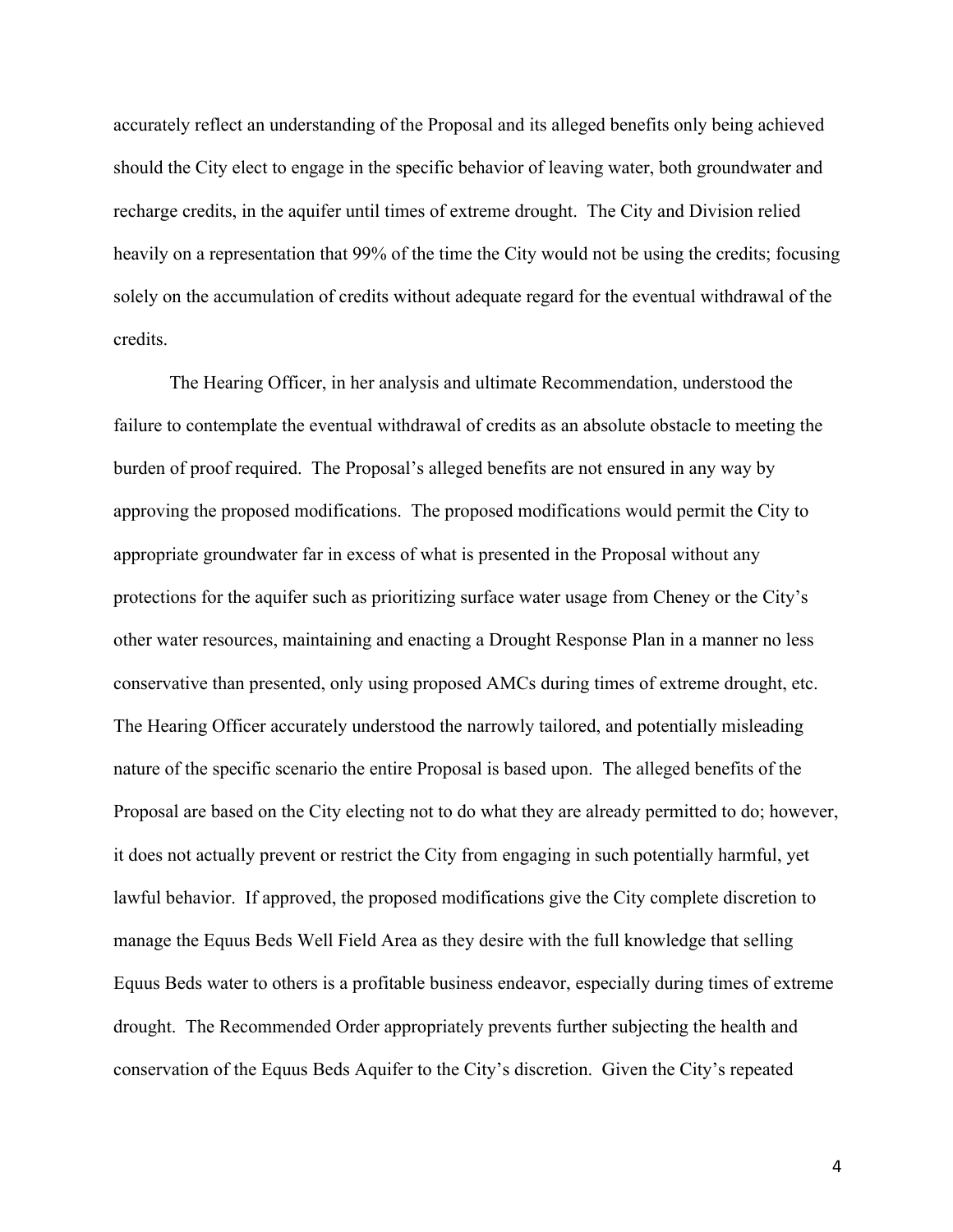threats to pump a hole in the aquifer the Intervenors hope the Chief Engineer will adopt the Recommended Order and prevent the health of the Equus Beds from being at the whim of the City's discretion.

The Hearing Officer, in acknowledging the Proposal is not limited to only accumulating recharge credits, appropriately recognized the proposed modifications allow an increase in consumptive use. The City and Division relied heavily on the authorized quantity of existing permits remaining the same. The Hearing Officer recognized that expanding the BSA also expands the source of supply. Similarly creating new credits for leaving water in the aquifer changes the source of supply from recharged water to native groundwater already fully appropriated to other water users. The Intervenors agree with the Hearing Officer's conclusion the Proposal would result in an increase in consumptive use and should be denied due to both not following the statutory process and also the over-appropriated status of the aquifer in the Equus Beds Well Field area.

The Intervenors are grateful for the Hearing Officer's concern over the numerous errors and inconsistencies raised during the hearing process. It is gravely concerning the Division described these errors as "nit-picking" by the District and Intervenors rather than sharing a desire to make decisions based upon accurate data, modeling and analysis. The Intervenors fully support the Hearing Officer's finding that these errors should be addressed and represent a need for further study.

#### *Past decades of denied applications cannot be ignored.*

A significant area of concern and frustration for the Intervenors, and as expressed in the public comments, is the issue of available water and safe yield of the Equus Bed Well Field area.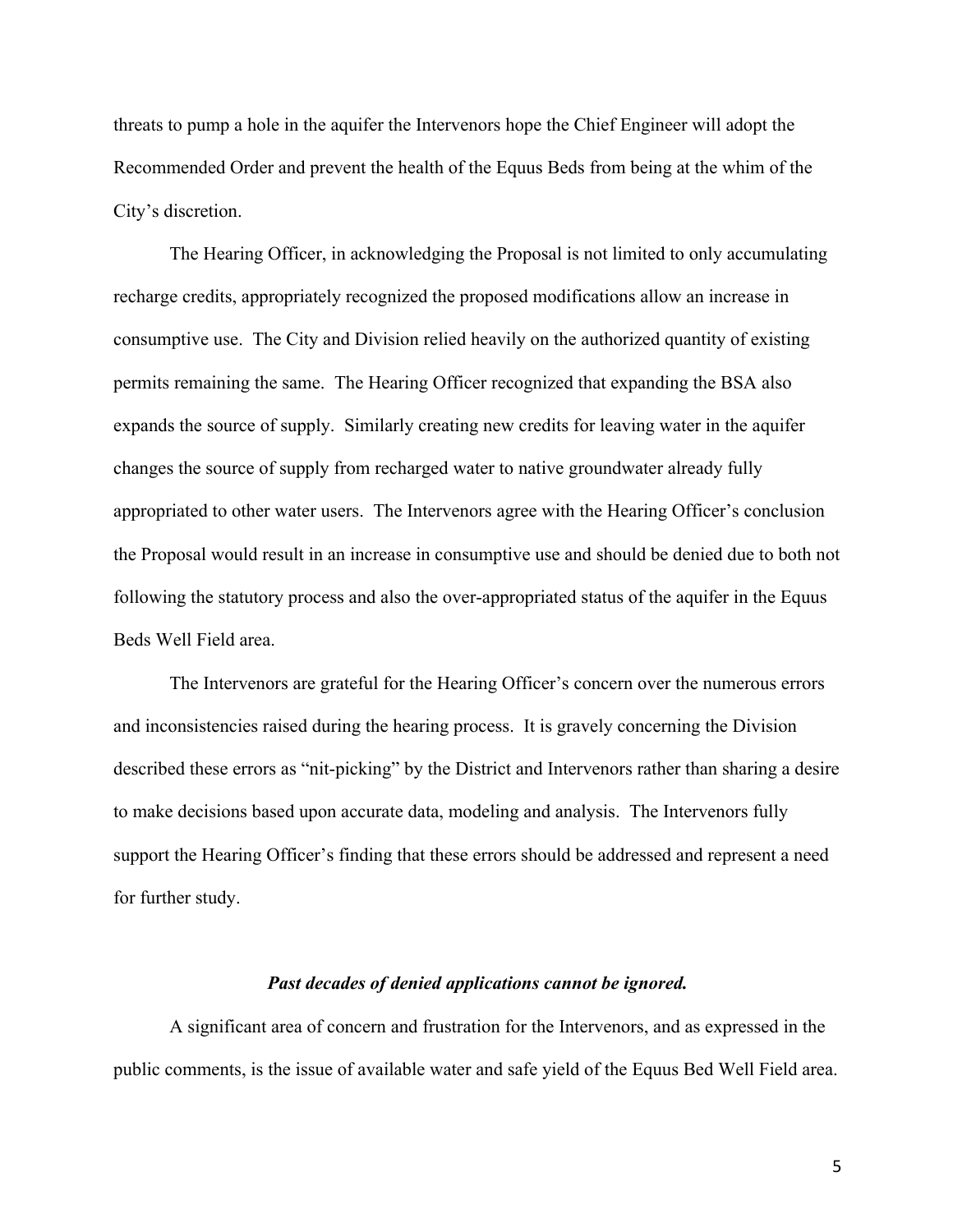New appropriations in the area have been denied and discouraged for decades due to safe yield. Based on the Hearing Officer's recommendation to deny the Proposal this aspect of the Proposal did not require significant attention in the Recommendations. Repeated claims by the City and the Division regarding the "fullness" of the aquifer, average saturated thickness, or 89% full across the entire basin storage area ignore the safe yield of the aquifer, and misrepresent the individual impacts by looking at an area far larger than where the diversions are taking place. Fullness and remaining saturated thickness are also relative to a point in time condition impacted by numerous factors including, ignoring the long-term sustainability of the aquifer.

The missed opportunities of local water users and denied applicants to put the allegedly available water to beneficial use over the past few decades is significant. The potential economic impact the additional water could have had on local communities should not be ignored in now determining the aquifer can safely yield additional water or allow further appropriation while disregarding safe yield. Principals of fairness and reason require addressing this past wrong before allowing new appropriations or expansion of consumptive use. The Hearing Officer, after carefully considering all of the evidence and testimony concluded the proposed modifications result in both a new appropriation and increase in consumptive use. We ask the Chief Engineer to reject the use of aquifer fullness in making decisions; however, if the Chief Engineer chooses to go down this path there needs to be a fair process to address the decades of denied applicants and those told not to bother because water is not available.

### *The Proposed Modifications would establish dangerous precedent.*

The Hearing Officer understands the dangerous precedent that would be established if our laws and regulations are interpreted or changed to allocate future credit to water users leaving water in the ground or failing to appropriate their full appropriated quantity. AMCs are nothing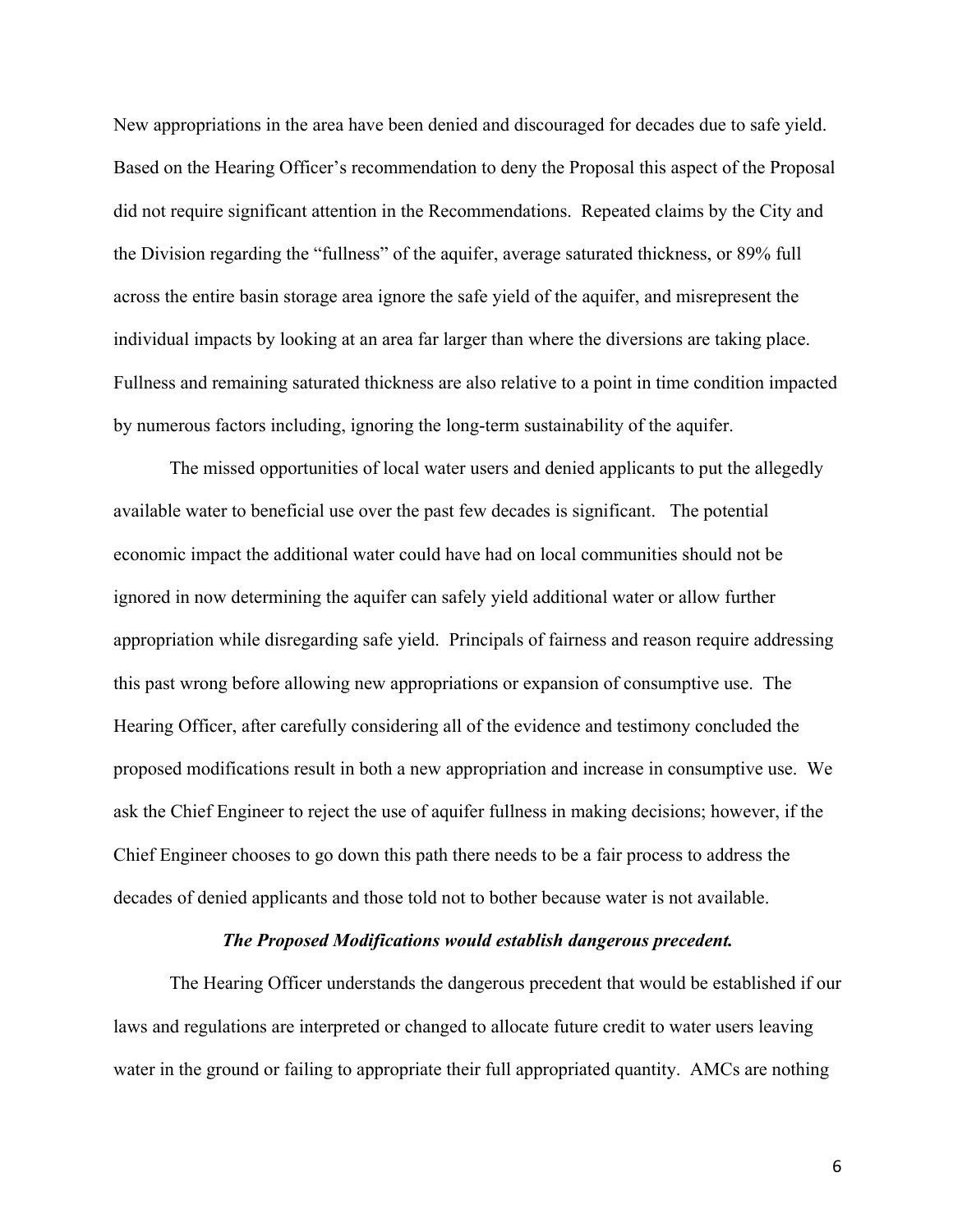more than a credit for water not pumped, the mere coincidence that the City also has an ASR program does not change this simple fact and does not justify granting the City credit for water not pumped without similarly offering credits to all water users for water not pumped. It is also short-sighted to assume the City will remain the only operator of an ASR program. If the Chief Engineer decides to expand the meaning of Artificial Recharge to include water not pumped, the exemption of ASR from safe yield must be revisited.

Fullness or average saturated thickness of the aquifer are inappropriate standards for approving water permit applications and would also create a dangerous precedent across the state. The Intervenors ask the Chief Engineer to clearly reject aquifer fullness as the basis for approving new appropriations or allowing a water user to increase the consumptive use. Safe yield is the far better standard and should not be replaced by claiming the entire aquifer overall will remain full. There is a clear need for a more detailed and localized analysis and Safe Yield requirements should not be disregarded.

#### *Preventing an unconstitutional taking is reasonable and in the public interest*

The Intervenors appreciate the Hearing Officer's analysis of whether mere approval of the Proposal constitutes an unconstitutional taking and appreciate the lack of precedent or guidance on the point of proactively preventing regulatory action that will result in an unconstitutional taking. The Intervenors believe both the inverse condemnation and takings analysis are relevant to determining whether the Proposal is reasonable and serves the public interest. The Intervenors understand the Hearing Officer may not be in the position, and precedent may not support declaring a preemptive taking; however, the ultimate constitutional issues are some of many factors to be considered in evaluating the reasonableness and public interest of the proposed modifications.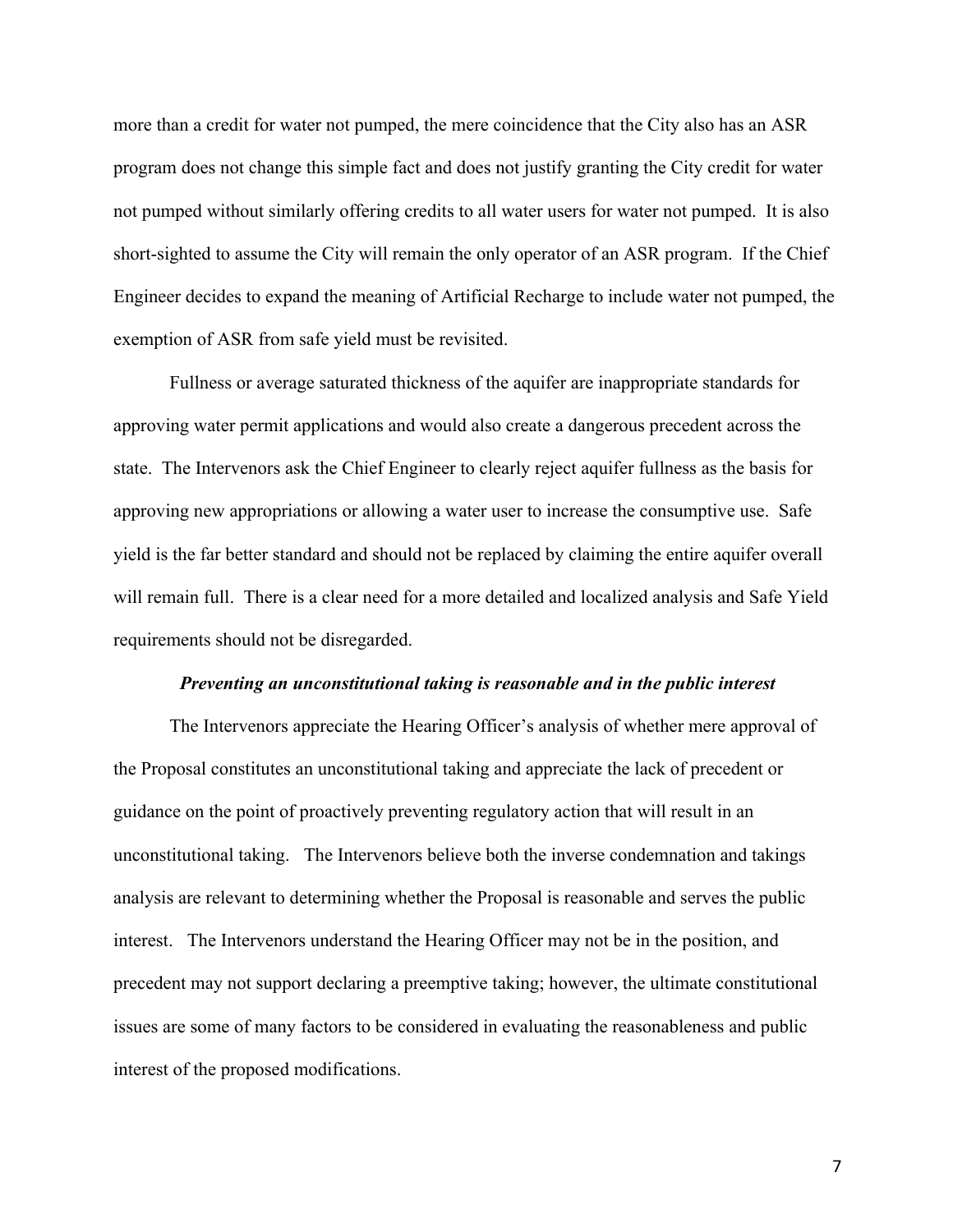#### *Drought Planning*

The Hearing Officer expressed appreciation for the City's efforts to prepare for an extreme drought; while also acknowledging the Proposal is not the City's exclusive option should such a need arise. Many people, including the Intervenors, do not have a guaranteed source of water during times of extreme drought. The Intervenors support further discussion to plan for an extreme drought that contemplates the needs of all water users across the state.

#### *Need for Permit Conditions*

The Intervenors recognize the Chief Engineer may elect not to follow the Hearing Officer's well-reasoned and well-articulated Recommendations. The Division has made it abundantly clear through this process that the Proposal has the full support of the Division. In the event the Chief Engineer is of the same belief, even after reviewing the Recommendations, we urge the Chief Engineer to follow the appropriate statutory procedures consistent with Rules and Regulations of the Kansas Water Appropriation Act. There remain numerous issues to be addressed beyond a simple approval, including appropriate permit conditions to protect the public interest and address the likely impairment that would occur.

#### *Conclusion*

The Intervenors have the utmost respect for the Recommendations submitted by the Hearing Officer and appreciate the respect shown by the Hearing Officer to all parties and the public during this lengthy and difficult public hearing on such an important matter while also dealing with the challenges of the Covid pandemic.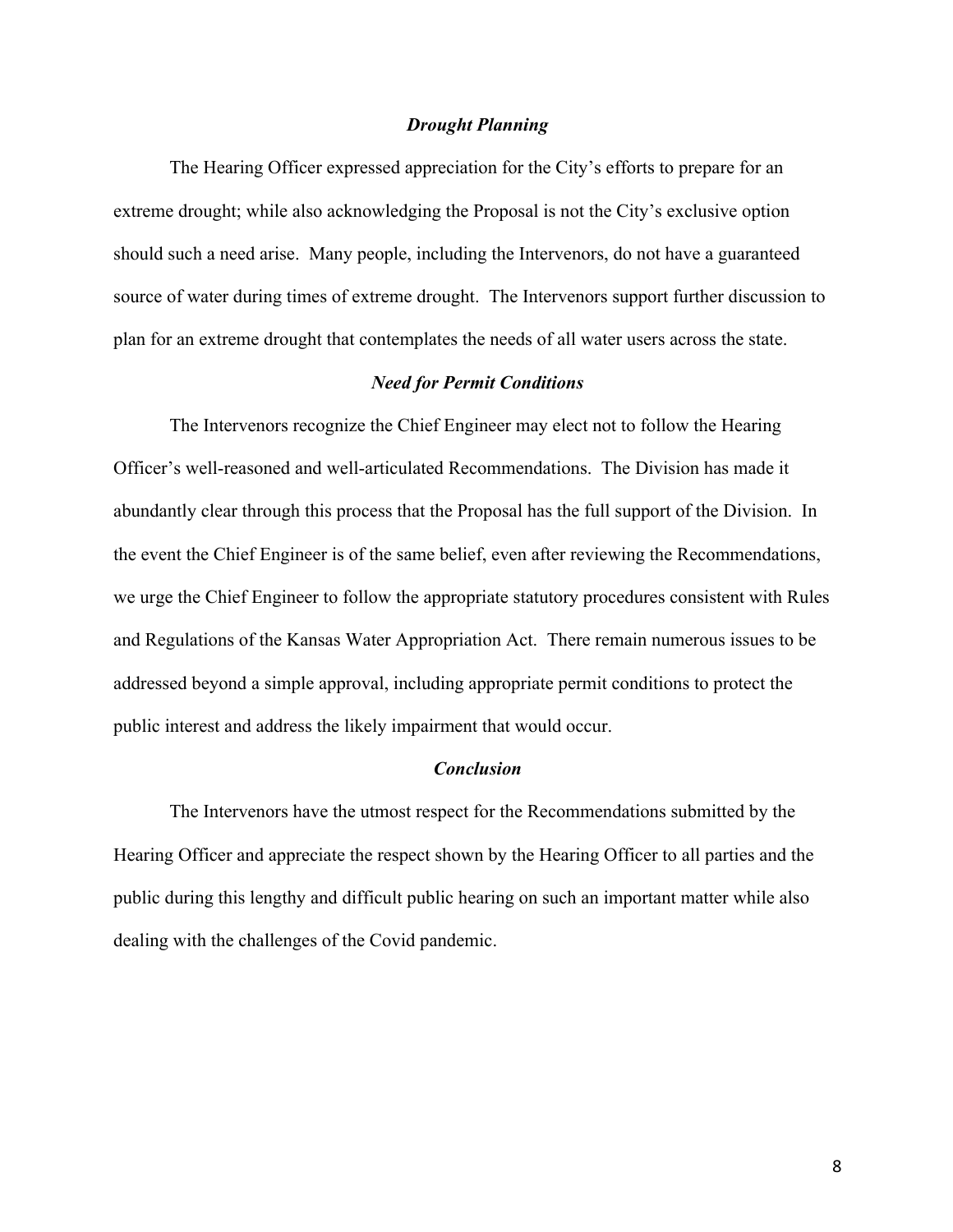The Intervenors ask the Chief Engineer to please adopt the Recommendations.

Respectfully submitted,

\_\_\_*/s/ Tessa M. Wendling*\_\_

Tessa M. Wendling, #27768 1010 Chestnut St. Halstead, KS 67056 twendling@mac.com

**Attorney for Intervenors**